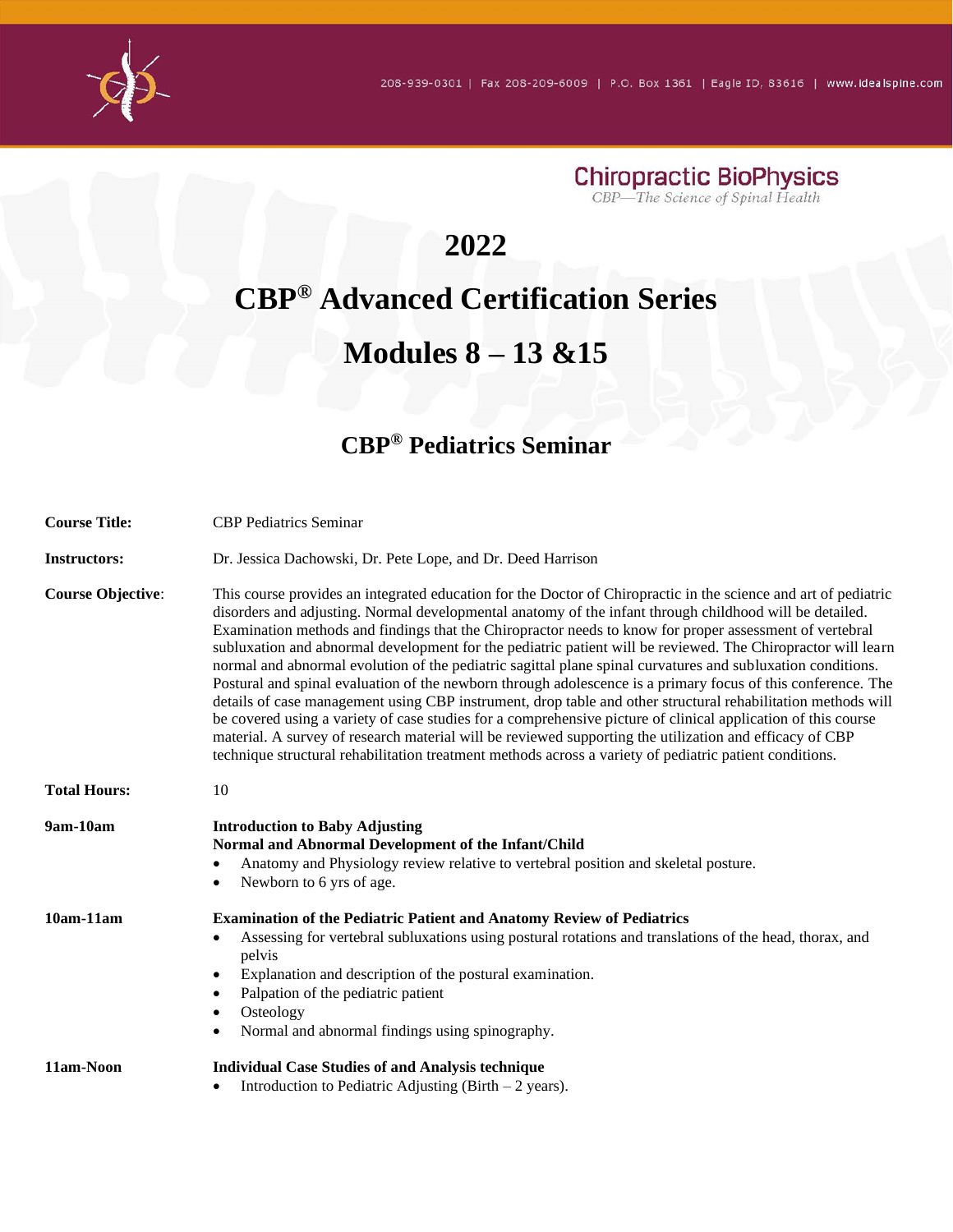

#### **CBP® Pediatrics Seminar**

| Noon-2-pm | <b>Sagittal Spinal Alignment of the Pediatric</b><br>Cervical lordosis: Development in-utero to age 13 yrs.<br>$\bullet$<br>Thoracic kyphosis: Development from 3-4 yrs to 13 yrs.<br>$\bullet$<br>Lumbar lordosis and sacral inclination: Development from 3-4 yrs. To 13 yrs.<br>$\bullet$<br>Pediatric spinal abnormalities: A review of pertinent literature showing subluxation and consequent health<br>$\bullet$<br>effects. |
|-----------|-------------------------------------------------------------------------------------------------------------------------------------------------------------------------------------------------------------------------------------------------------------------------------------------------------------------------------------------------------------------------------------------------------------------------------------|
| $2pm-4pm$ | Case Studies: of Pediatric Patients from Examination, Posture, and Spinal Radiography<br>Frequency and duration of Chiropractic intervention for pediatric populations<br>$\bullet$<br>Analysis and Corrective Methods using a variety of patient cases.<br>٠<br>Pediatric Headaches and abnormal cervical lordosis<br>$\bullet$<br>Pediatric Asthma and allergies.<br>٠<br>ADHD and abnormal cervical lordosis.                    |
| 4pm-5pm   | Pediatric Health Disorders that May Positively Respond to Chiropractic Intervention and Management of<br><b>Sagittal Plane Deformities</b><br>ICA Best Practices—Research evidence indicates that many health conditions have been reported to<br>$\bullet$<br>respond to Chiropractic in pediatric populations.<br>Indications and contraindications for the use of home corrective orthotics in pediatric patients.<br>$\bullet$  |
| 5pm-7pm   | Review of Pediatric Adjusting Using Posture & Palpation<br>Upper cervical analysis and spinography to determine the necessary corrective intervention<br>Atlas laterality<br>٠<br>Flexion/extension fixations of the CO-C2 joint complex.<br>$\bullet$<br>Individual and Published Case Studies for Pediatrics and Analysis technique<br>$\bullet$                                                                                  |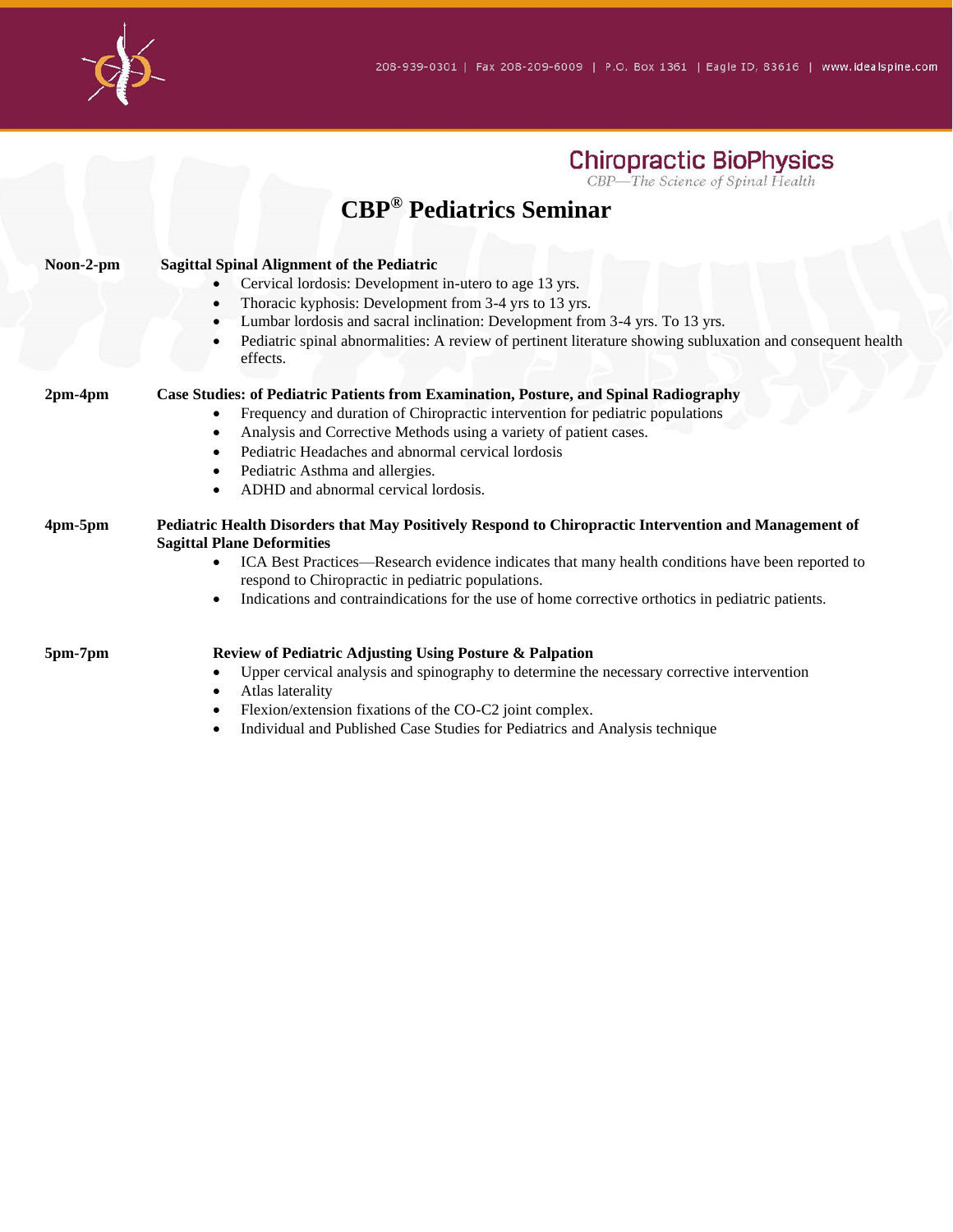

## **CBP® Biomechanics of the Spine & Posture Seminar**

| <b>Course Title:</b>     |                        | Biomechanics: Spine, Posture, Central Nervous System & Lower Extremities                                                                                                                                                                                                                                                                                                                                                                                                                                                                                                                                                                                                                                                                                                                                                                                                                                                                                                                                                                                                                                                              |
|--------------------------|------------------------|---------------------------------------------------------------------------------------------------------------------------------------------------------------------------------------------------------------------------------------------------------------------------------------------------------------------------------------------------------------------------------------------------------------------------------------------------------------------------------------------------------------------------------------------------------------------------------------------------------------------------------------------------------------------------------------------------------------------------------------------------------------------------------------------------------------------------------------------------------------------------------------------------------------------------------------------------------------------------------------------------------------------------------------------------------------------------------------------------------------------------------------|
| <b>Instructors:</b>      |                        | Dr. Deed Harrison, Dr. Paul Oakley, Dr. Stu Currie                                                                                                                                                                                                                                                                                                                                                                                                                                                                                                                                                                                                                                                                                                                                                                                                                                                                                                                                                                                                                                                                                    |
| <b>Course Objective:</b> |                        | This course provides an integrated education for the Doctor of Chiropractic in the science and art of spine,<br>posture, and lower extremity biomechanics and health disorders. Physiological loads will be reviewed as will<br>their resultant stress and strain patterns. Vertebral kinematics will be discussed and applied to postural<br>alterations in normal and abnormal spine behavior. Central nervous system biomechanics will be presented and<br>discussed relative to neuro-physiological consequences. The total permutations of abnormal posture using<br>formulas from probability theory will be delineated and a literature review on postural displacements as they<br>correlate to patient conditions will be provided. Biomechanical Etiologies of Common Pathological Conditions<br>of the Foot and Lower Kinetic Chain and Orthotic Design and Implementation will be presented. A survey of<br>research material will be reviewed supporting the utilization and efficacy of Chiropractic Biophysics drop table<br>technique treatment methods across a population of patients with chronic pain conditions. |
| <b>Total Hours:</b>      | 10                     |                                                                                                                                                                                                                                                                                                                                                                                                                                                                                                                                                                                                                                                                                                                                                                                                                                                                                                                                                                                                                                                                                                                                       |
| 9am-11am                 | ٠<br>➤<br>➤            | Biomechanical Principles Applied to the Spine and the Subluxation<br><b>Structural Subluxation Categories from the Literature</b><br>Segmental displacement<br>➤<br>$\triangleright$ Posture and spinal displacement patters<br>Instability at one or more segment,<br>➤<br>$\triangleright$ Coronal plane Euler buckling methods<br>Sagittal plane or Snap through buckling.<br>➤<br><b>Rotations and Translation Principles:</b><br>Absolute rotation angles, relative rotation angles.<br>➤<br>4 Physiological Applied Loads and Consequent Resultant Stress and Strain<br>Axial loads<br>➤<br>Torsion loads<br>➤<br>Pure bending loads<br>➤<br>Transverse loads.<br>≻<br><b>Permutations of Postural Displacements</b><br>Single postures of the head, thorax, and pelvis<br>Double, triple, quadruple, , sextuple combination postures of head, thorax, and pelvis equating to 728 unique<br>postural combinations of each region                                                                                                                                                                                                |
| 11am-1pm                 | $\bullet$<br>$\bullet$ | <b>Practical Ergonomics Applied to the Spine</b><br>Definitions and Applications: stress, strain, stress-concentrations, centric loading, eccentric loading, material<br>direction, etc.<br>Posture<br>Kinesiology<br><b>Vector Mechanics</b>                                                                                                                                                                                                                                                                                                                                                                                                                                                                                                                                                                                                                                                                                                                                                                                                                                                                                         |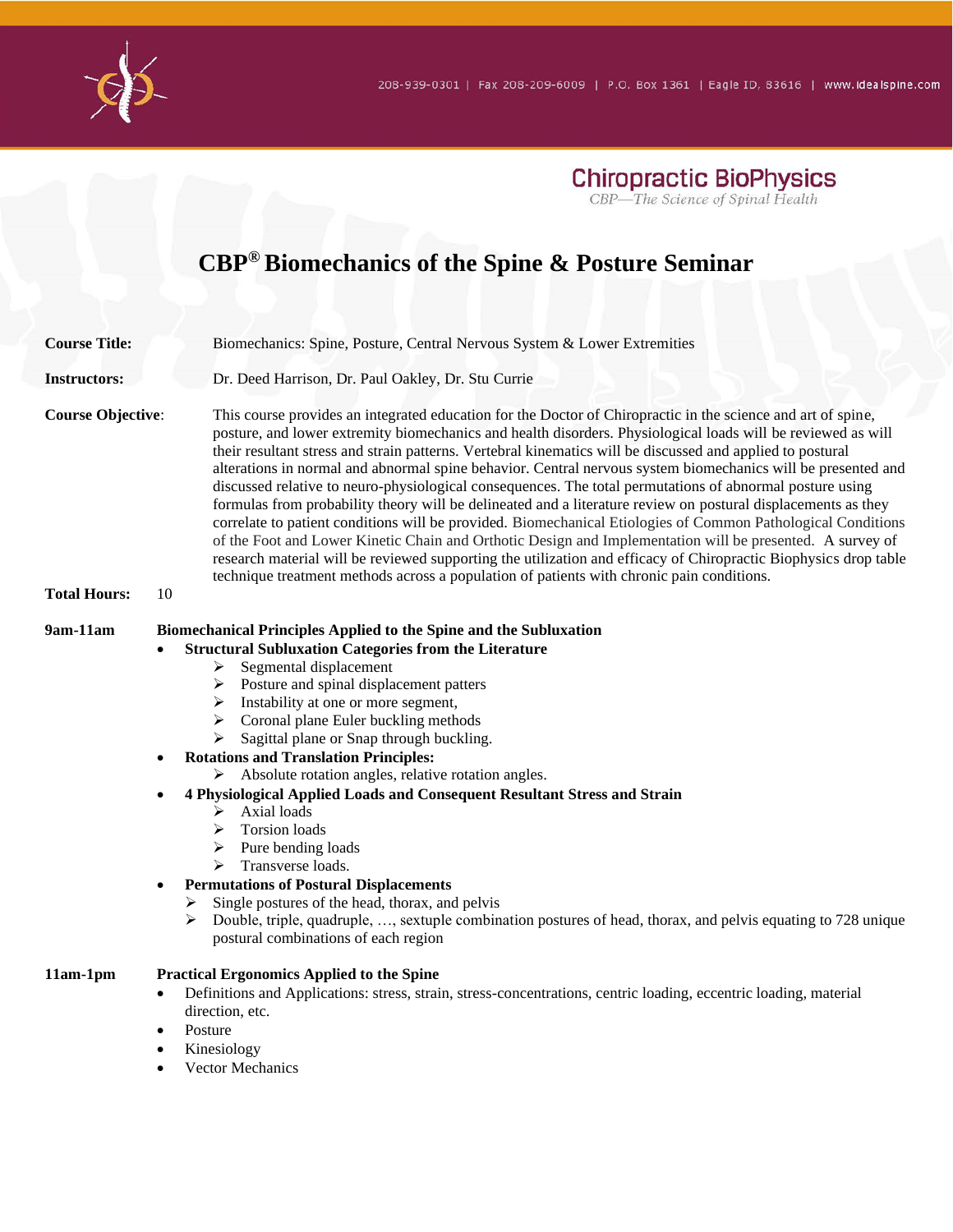

#### **CBP® Biomechanics of the Spine & Posture Seminar**

| $1pm-2pm$ | Biomechanics and Anatomy of the Sacro-Iliac Joint and Disorders                                                              |
|-----------|------------------------------------------------------------------------------------------------------------------------------|
|           | Boney anatomy of the SI Joint Complex<br>$\bullet$                                                                           |
|           | Ligamentous anatomy of the SI-Joint complex<br>$\bullet$                                                                     |
|           | Biomechanics of the SI-Joint Complex-including loading studies, kinematic studies<br>$\bullet$                               |
|           | Biomechanics of the muscles surrounding the SI Joint complex—piriformis, biceps femoris, gluteus maximus,<br>$\bullet$       |
|           | medius, multifidus, and thoraco-lumbar fascia                                                                                |
|           | Disorders of the SI Joint and treatment intervention strategies.<br>٠                                                        |
| $2pm-3pm$ | <b>Vertebral Kinematics and Postural Rotations and Translations</b>                                                          |
|           | Sagittal head translation kinematics and range of motion.<br>٠                                                               |
|           | Sagittal thoracic translation kinematics and ration of motion.<br>$\bullet$                                                  |
|           | Coronal head translation kinematics and range of motion.<br>$\bullet$                                                        |
|           | Coronal thoracic translation kinematics and range of motion<br>٠                                                             |
| 3pm-4pm   | Bone and ligament Mechanical Properties and Response to Loads                                                                |
|           | Wolff's law and stress generated potentials.<br>٠                                                                            |
|           | Streaming potentials and excitation of osteoblasts and osteoclasts.<br>$\bullet$                                             |
|           | Degenerative-adaptive response of biological tissues in the spine to stress and strains.<br>$\bullet$                        |
| $4pm-5pm$ | Biomechanics of the Central Nervous System: The Spine Posture Connection                                                     |
|           | Canal deformations and CNS strains due to physiological loads.<br>$\bullet$                                                  |
|           | Stresses action on the spinal cord due to physiological loads.<br>$\bullet$                                                  |
|           | Neurophysiological consequences resulting from CNS stresses and strains.<br>$\bullet$                                        |
| 5pm-7pm   | Biomechanical Assessment of Orthotic Intervention for Foot and Lumbo-pelvic Disorders                                        |
|           | Understand the rationale for exploring a new approach to biomechanical management of the foot and lower kinetic<br>$\bullet$ |
|           | chain.                                                                                                                       |
|           | Explain the main design options for custom-type orthotic and correction position.<br>$\bullet$                               |
|           | Know the five key biomechanical goals of stance phase gait and understand their relationship to the dynamics of<br>٠         |
|           | the lumbo-pelvic spine.                                                                                                      |
|           | Answer the question: should a biomechanical orthotic be rigid or flexible?<br>$\bullet$                                      |
|           | Explain why typical custom orthotics appear to be effective in many cases.<br>$\bullet$                                      |

• Assessing the patient for orthotic intervention: Demonstrate and give the rationale for correct gait-referenced casting techniques.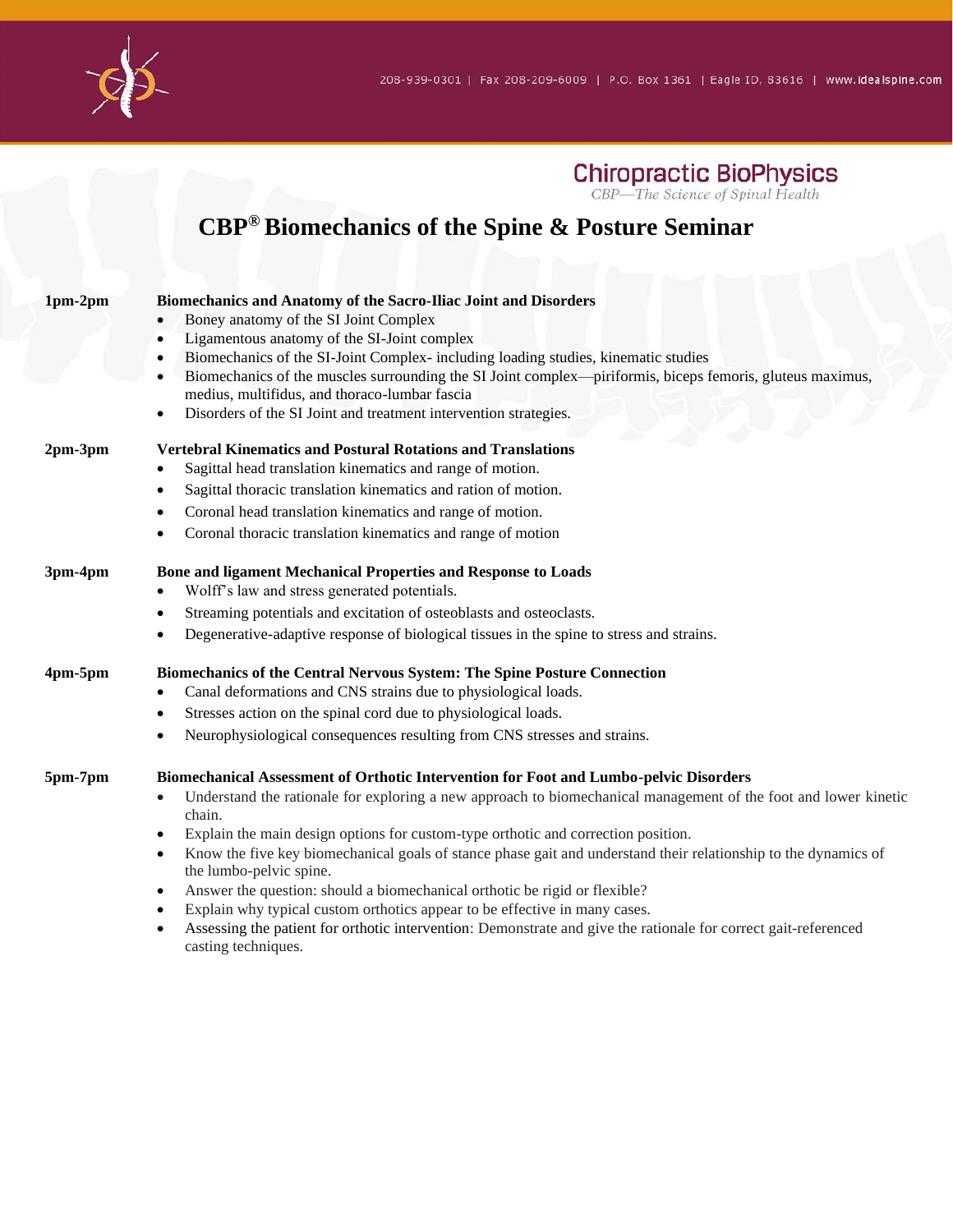

## **CBP® Whiplash Injury & Treatment Update**

| <b>Course Title:</b>     | Whiplash Injury & Treatment Update                                                                                                                                                                                                                                                                                                                                                                                                                                                                                                                                                                                                                                                                                                                                                                                                                                                                                                                                                                                                                                                            |
|--------------------------|-----------------------------------------------------------------------------------------------------------------------------------------------------------------------------------------------------------------------------------------------------------------------------------------------------------------------------------------------------------------------------------------------------------------------------------------------------------------------------------------------------------------------------------------------------------------------------------------------------------------------------------------------------------------------------------------------------------------------------------------------------------------------------------------------------------------------------------------------------------------------------------------------------------------------------------------------------------------------------------------------------------------------------------------------------------------------------------------------|
| <b>Instructors:</b>      | Dr. Deed Harrison, Dr. Joseph Ferrantelli, Dr. Evan Katz, Dr. Joe Betz, Dr. Jason Jaeger                                                                                                                                                                                                                                                                                                                                                                                                                                                                                                                                                                                                                                                                                                                                                                                                                                                                                                                                                                                                      |
| <b>Course Objective:</b> | This course provides an integrated education for the Doctor of Chiropractic in the Science and Art of<br>chiropractic analysis and management of patients injured in motor vehicle collisions. Biomechanical, neuro-<br>physiological, and epidemiologic aspects of whiplash injuries will be reviewed and discussed.<br>Understanding/differentiating subtle and complex ligament injuries of the cervical spine will be presented.<br>Litigation and documentation of whiplash injuries and a review of the International Chiropractors Associations<br>Best Practice and Whiplash Injury Guidelines will be presented. An update-to-date review of research material<br>will be presented supporting the utilization and efficacy of a variety of Chiropractic<br>examination/documentation procedures, and treatment techniques across motor vehicle injury populations.                                                                                                                                                                                                                  |
| <b>Total Hours:</b>      | 10                                                                                                                                                                                                                                                                                                                                                                                                                                                                                                                                                                                                                                                                                                                                                                                                                                                                                                                                                                                                                                                                                            |
| 9am-11am<br>$11am-1pm$   | <b>Biomechanical Definition of Subluxation in Whiplash Injury Patients</b><br>Sagittal plane models of the cervical lordosis<br>Biomechanical cervical subluxation categories indicative of trauma<br>$\bullet$<br>Snap through buckling as a model of abnormal cervical curvatures in the sagittal plane<br>$\bullet$<br>A literature review regarding the cervical lordosis and health outcomes in whiplash injured populations.<br>Biomechanical, Neurological, and Epidemiologic Aspects of Whiplash Injury<br>Examination and Diagnostic Imaging in the MVC patient.<br>Objectively identifying subluxation in the MVC patient.<br>$\bullet$<br>Quantifying subluxation in the MVC patient: What does the scientific literature tell us?<br>$\bullet$<br>Documentation of the injury in the MVC patient<br>٠<br>The role of chiropractic care in treating chronic pain patients<br>$\bullet$<br>Patient injuries from MVC's<br>$\bullet$<br>Litigation issues involved in using CBP Technique treatment protocols and procedures<br>Whiplash Injury-Treatment Guidelines and Future Care |
| $1pm-2pm$                | Co-Management with General Practitioners, Physiatrists, and Surgeons for MVC patient<br>Examination and Diagnostic Imaging in the MVC patient<br>$\bullet$<br>Objectively identifying subluxation in the MVC patient<br>$\bullet$<br>Quantifying subluxation in the MVC patient<br>٠<br>Relating injury in the MVC patient to legal professionals<br>$\bullet$<br>Educating the patient on their MVC injury                                                                                                                                                                                                                                                                                                                                                                                                                                                                                                                                                                                                                                                                                   |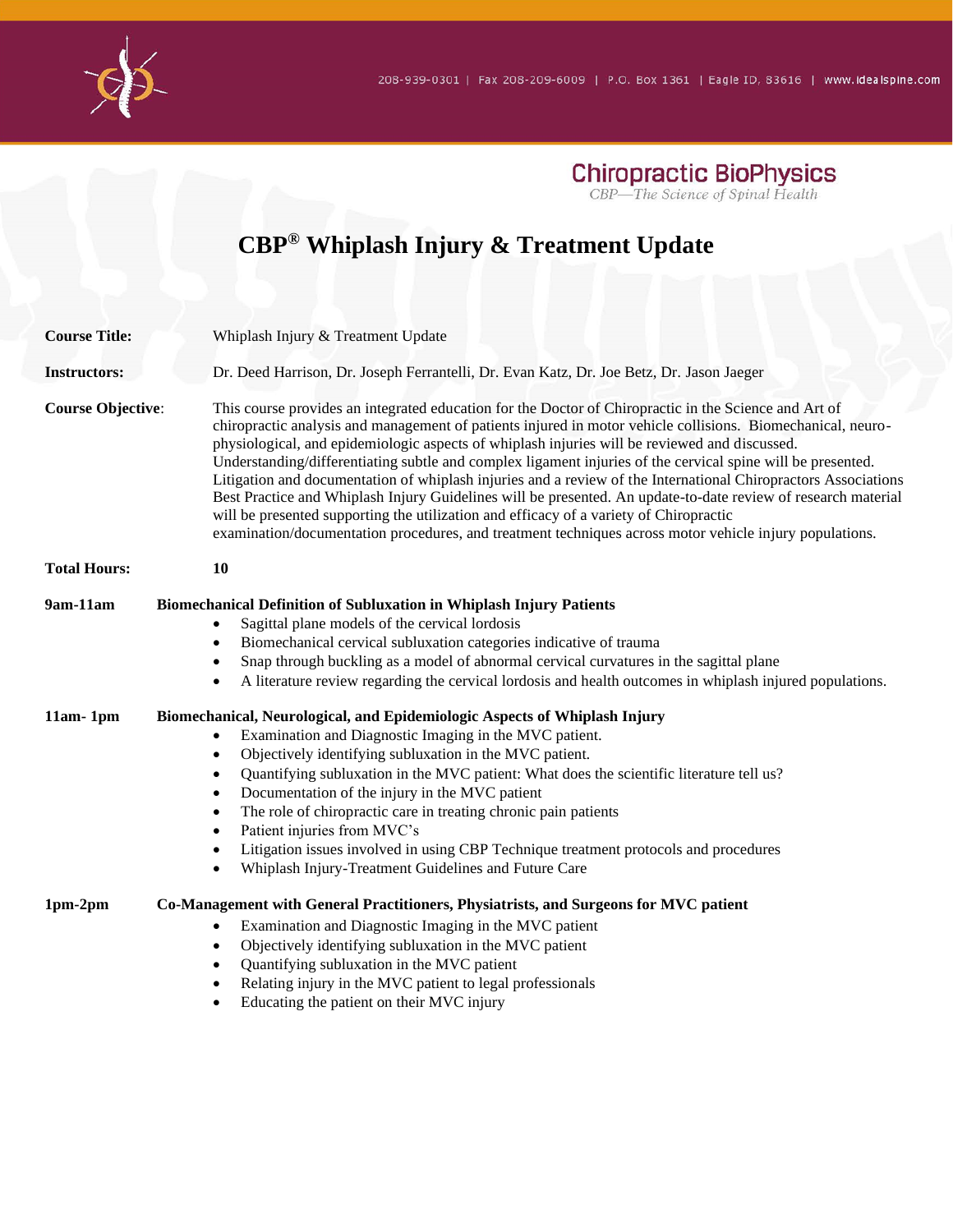

### **CBP® Whiplash Injury & Treatment Update**

| $2pm-3pm$    | Advances in X-Ray & MRI Technology to Better Determine Cervical Spine Injury<br>To image or not to image in cervical spine patient populations.                                                                               |
|--------------|-------------------------------------------------------------------------------------------------------------------------------------------------------------------------------------------------------------------------------|
|              | Identification of alar ligament, tectorial membrane and posterior atlanto occipital membrane injuries in<br>trauma injured patients.<br>Identification of anterior and posterior longitudinal ligament injuries.<br>$\bullet$ |
|              | Identification of facet capsular and intervertebral disc injuries in injured patients.<br>$\bullet$                                                                                                                           |
| $3pm-5pm$    | A 21 <sup>st</sup> Century Personal Injury Chiropractic Practice                                                                                                                                                              |
|              | <b>Communication:</b> With the other health care providers, your patient, the lawyer, and the insurance<br>companies                                                                                                          |
|              | <b>Letters you need:</b> To the Primary Care Physician, requests for prior records, LOP<br>$\bullet$                                                                                                                          |
|              | Billing: How do you charge for your services, What about co-pays, What is an LOP, What helps, what<br>hurts                                                                                                                   |
|              | Questions you need answered: Liability, Insurance Policy Limits                                                                                                                                                               |
|              | <b>Bad Faith:</b> What is it<br>$\bullet$                                                                                                                                                                                     |
|              | <b>Documentation:</b> Initial, Progress, Final - Life Care Plans<br>$\bullet$                                                                                                                                                 |
|              | Court: Depositions, Fees, Preparation, Trial itself<br>$\bullet$                                                                                                                                                              |
| $5pm-7$ $pm$ | Mirror Image Cervical Spine Rehabilitation Procedures and Protocols and Case Management & Case<br><b>Studies of the Cervical Spine in Whiplash Injured Patients</b>                                                           |
|              | How to Progress the injured Patient into Cervical Spine Traction Procedures<br>٠                                                                                                                                              |
|              | CBP cervical rehabilitation in several case reports published in the peer-reviewed literature.<br>$\bullet$                                                                                                                   |
|              | CBP equipment and patient needs.<br>$\bullet$                                                                                                                                                                                 |
|              | Types of Lateral Cervical Traction Methods with 16 categories of sagittal subluxations                                                                                                                                        |
|              | Home traction remodeling orthotics for the cervical spine: Indications & contraindications                                                                                                                                    |

• Case management timing, exams, re-exams using clinical case studies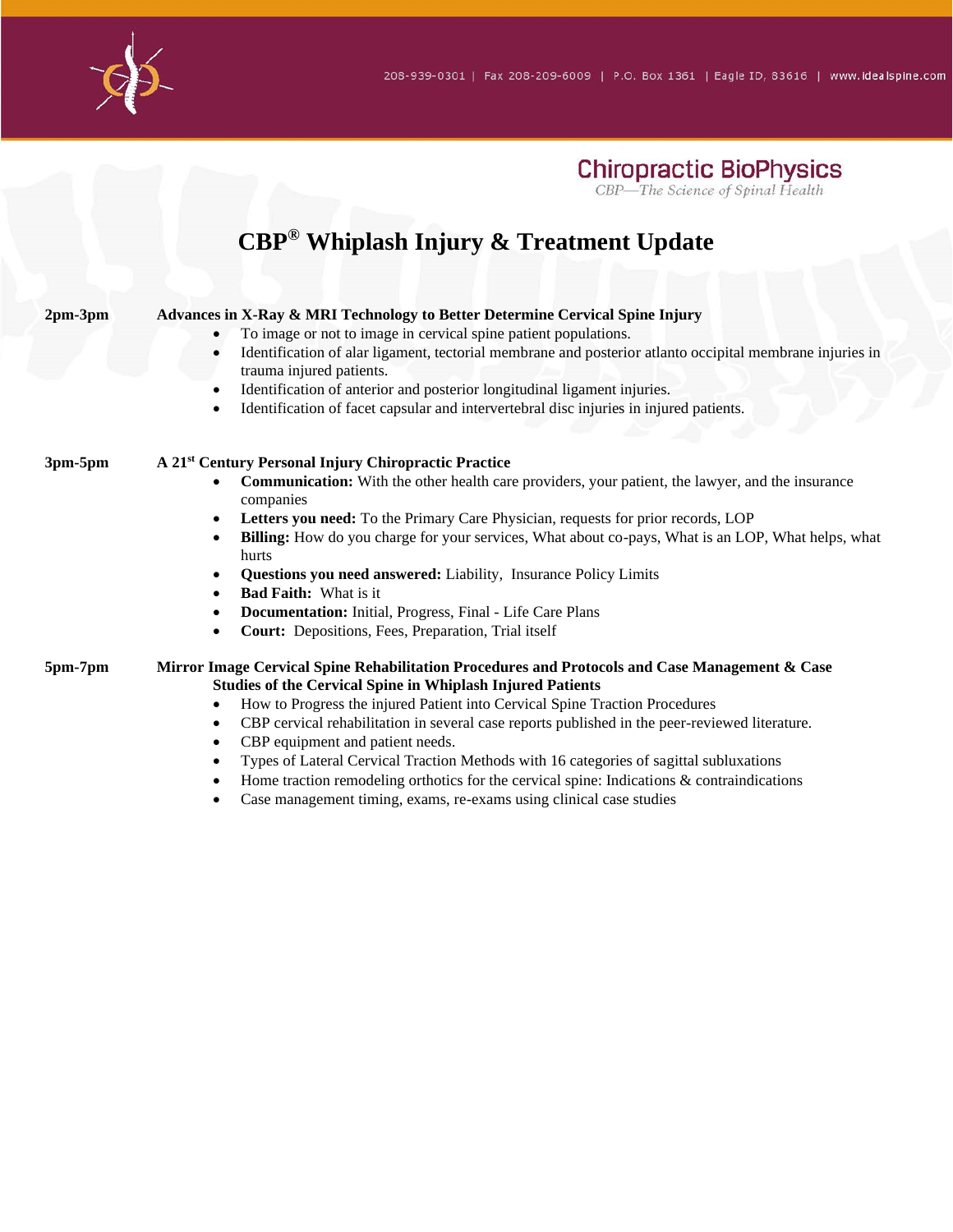

### **CBP® Scoliotic Deformity Analysis & Management**

| <b>Course Title:</b>     | Scoliotic Deformity Analysis & Conservative Management Strategies                                                                                                                                                                                                                                                                                                                                                                                                                                                                                                                                                                                                                                                                                                                                                                                                                                                                                                                                                                                                                                                                                                                                                                                                                                                                                                                                                                                                                                                                                    |
|--------------------------|------------------------------------------------------------------------------------------------------------------------------------------------------------------------------------------------------------------------------------------------------------------------------------------------------------------------------------------------------------------------------------------------------------------------------------------------------------------------------------------------------------------------------------------------------------------------------------------------------------------------------------------------------------------------------------------------------------------------------------------------------------------------------------------------------------------------------------------------------------------------------------------------------------------------------------------------------------------------------------------------------------------------------------------------------------------------------------------------------------------------------------------------------------------------------------------------------------------------------------------------------------------------------------------------------------------------------------------------------------------------------------------------------------------------------------------------------------------------------------------------------------------------------------------------------|
| <b>Instructors:</b>      | Dr. Deed Harrison and Dr. Joe Betz<br>This course provides an integrated education for the Doctor of Chiropractic in the science and art of<br>understanding, evaluating, and management of scoliotic deformities in adolescents and adults. The link<br>between genetic triggers, biomechanical growth modulation, environmental risks, and age development will be<br>explained as they related to scoliotic deformities. Categories of scoliosis will be explained with emphasis on<br>understanding risk factors for curve progression in both adolescent and adult scoliotic deformities. Cutoff<br>curve values and age of onset will be explained to aid the Chiropractic clinician in deciding to management or<br>refer the scoliosis patient for surgical consultation. The details of conservative management of scoliotic<br>deformities are a major emphasis of this conference where new flexible bracing concepts and devices as well<br>as rehabilitative procedures will be thoroughly explored. Evaluation of important curve variables as well as<br>outcome assessments will be used to determine conservative management strategies and successful<br>intervention. The details of case management using conservative bracing, adjusting and rehabilitative methods<br>will be covered using a variety of case studies for a comprehensive picture of clinical application of this course<br>material. Last, a survey of research material will be reviewed supporting the utilization and efficacy of the<br>course materials. |
| <b>Course Objective:</b> |                                                                                                                                                                                                                                                                                                                                                                                                                                                                                                                                                                                                                                                                                                                                                                                                                                                                                                                                                                                                                                                                                                                                                                                                                                                                                                                                                                                                                                                                                                                                                      |
| <b>Total Hours:</b>      | 10                                                                                                                                                                                                                                                                                                                                                                                                                                                                                                                                                                                                                                                                                                                                                                                                                                                                                                                                                                                                                                                                                                                                                                                                                                                                                                                                                                                                                                                                                                                                                   |
| 9am-11am                 | Chiropractic Evaluation of the Scoliosis Patient & Outcome Variables<br>Thoracic Posture & Thoraco-Lumbar Coupling Kinematics<br>$\bullet$<br>Differentiation of Thoraco-lumbar Scoliotic Pattern From 'Simple' Postural Spine Displacements<br>$\bullet$<br>Postural Evaluation of the Scoliotic Patient: Rotations and Translations<br>$\bullet$<br>Non-commutative Property of Finite Rotation Angles Under Addition<br>٠<br>Postural & Stress Bending Views to Assess Potential for Scoliosis Reduction<br>٠                                                                                                                                                                                                                                                                                                                                                                                                                                                                                                                                                                                                                                                                                                                                                                                                                                                                                                                                                                                                                                     |
| $11am-1pm$               | Scoliosis Development Considerations, Indications for Surgical Referral, & Bracing<br>The genetic role in development of scoliosis<br>٠<br>Genetic trigger, growth modulation, growth maturation, spinal growth and curve progression<br>$\bullet$<br>Categories of scoliosis: juvenile, neurologic, adolescent, adult onset, etc.<br>$\bullet$<br>Indicators for conservative treatment vs. surgical interventions for adolescent vs. adult scoliosis<br>٠<br>Indicators for SpineCor bracing in Adult scoliosis vs. Adolescent Idiopathic Scoliosis,                                                                                                                                                                                                                                                                                                                                                                                                                                                                                                                                                                                                                                                                                                                                                                                                                                                                                                                                                                                               |

• Pain and progression factors in Adult scoliosis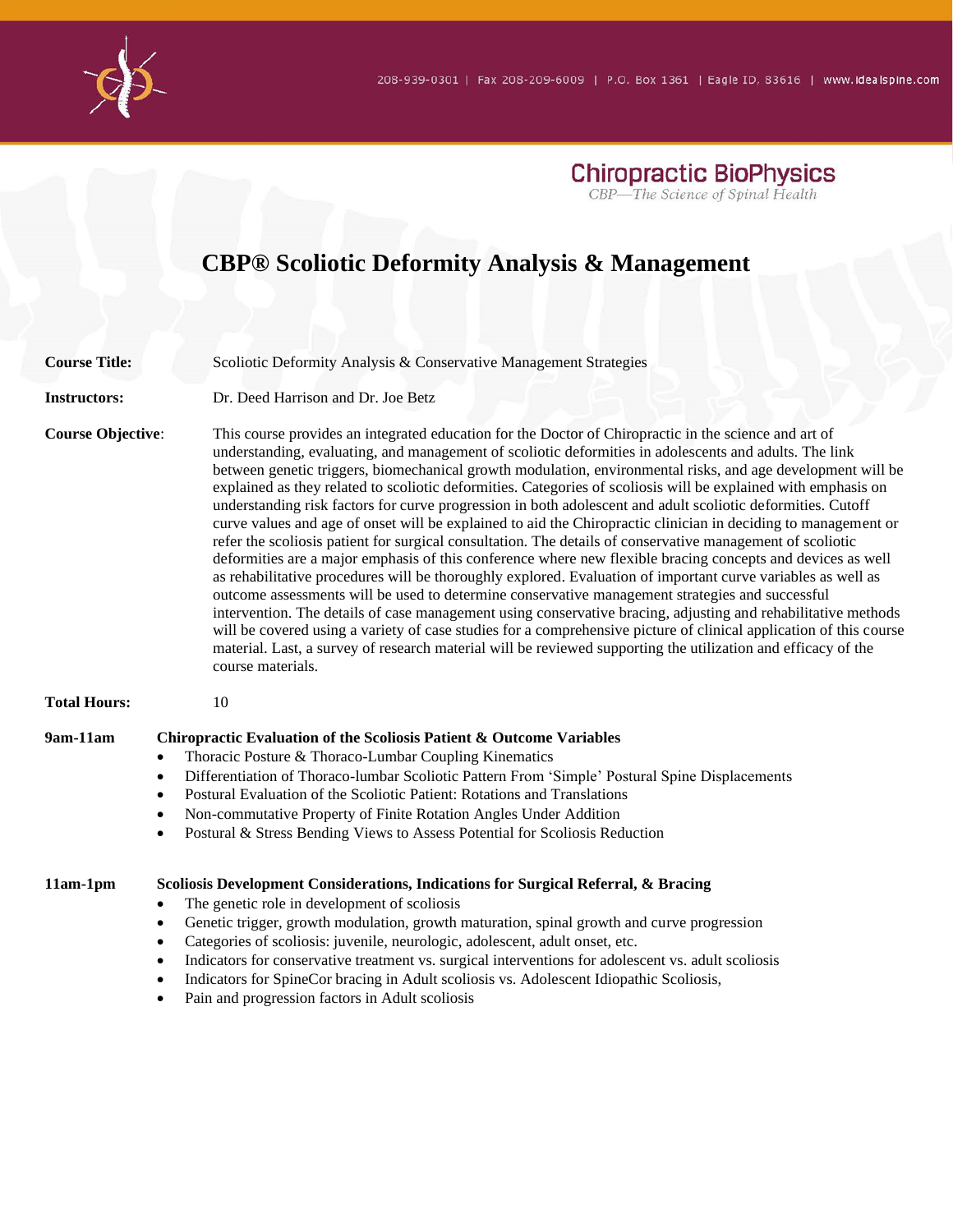

#### **CBP® Scoliotic Deformity Analysis & Management**

| $1pm-2pm$     | <b>Biomechanics of Curve Progression</b><br>Euler Buckling & Scoliosis Progression<br>Understanding Thoracic Spinal Kinematics and Scoliotic Deformities<br>$\bullet$ |
|---------------|-----------------------------------------------------------------------------------------------------------------------------------------------------------------------|
|               | Evaluation of the Scoliotic Spine: Reliability & Validity of Important Measures                                                                                       |
| $2pm-4pm$     | CBP Technique Principles of Management of Thoraco-lumbar and Thoracic Scoliosis<br>Leg Length Inequality & Sacral Anomalies: Orthotic Intervention                    |
|               | Mirror Image® Scoliosis/Postural Stress Views: Indications and Contraindications for CBP® Technique<br>Management of Scoliotic Deformities                            |
|               | Conservative Management of Thoraco-lumbar Scoliosis: CBP® Technique Case Presentations                                                                                |
|               | Conservative Management of Thoracic & Complex Scoliosis: CBP® Technique Case Presentations                                                                            |
| $4pm$ -7 $pm$ | <b>Continue---CBP Technique Principles of Management of Thoraco-lumbar and Thoracic Scoliosis</b>                                                                     |
|               | Thoracic Posture & Thoraco-Lumbar Coupling Kinematics<br>$\bullet$                                                                                                    |
|               | Differentiation of Thoraco-lumbar Scoliotic Pattern From 'Simple' Postural Spine Displacements                                                                        |
|               | Non-commutative Property of Finite Rotation Angles Under Addition                                                                                                     |
|               | Mirror Image® Scoliosis/Postural Stress Views: Indications and Contraindications for CBP® Technique                                                                   |
|               | Management of Scoliotic Deformities                                                                                                                                   |
|               | Conservative Management of Thoraco-lumbar Scoliosis: CBP® Technique Case Presentations<br>$\bullet$                                                                   |
|               | Conservative Management of Thoracic & Complex Scoliosis: CBP® Technique Case Presentations                                                                            |

- Indications and contra-indications for the scoli-roll orthotic.
- Chiropractic and Scoliosis Reduction: A Review of the Literature;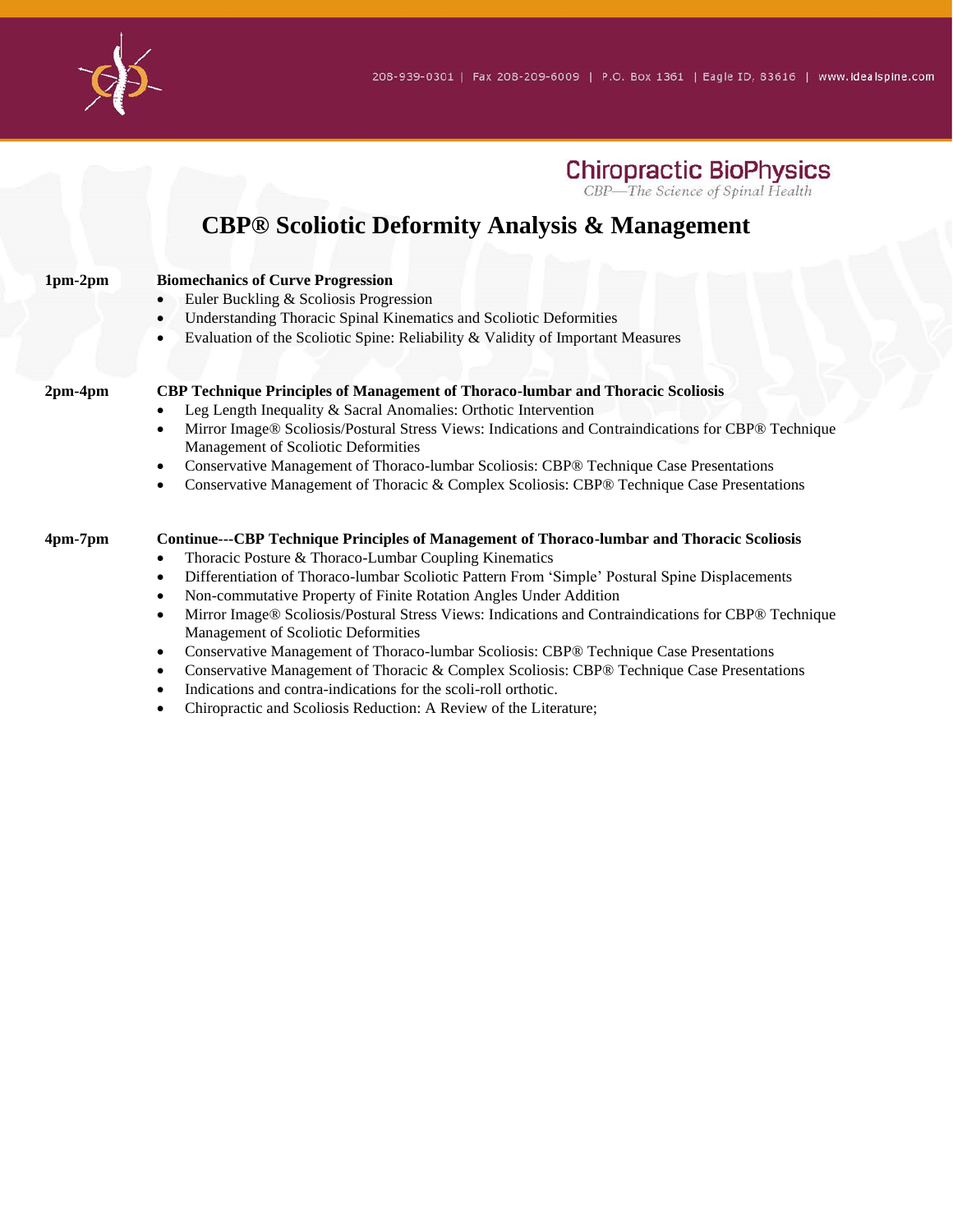## **CBP® Advanced--Full Spine Analysis & Techniques**

| <b>Course Title:</b>                                              | CBP Advanced--Full Spine Analysis & Techniques                                                                                                                                                                                                                                                                                                                                                                                                                                                                                                                                                                                                                                                                                                                                                                                                                                                                                                                                                                                                                                                                                                                                                                                                                                                                                                                 |
|-------------------------------------------------------------------|----------------------------------------------------------------------------------------------------------------------------------------------------------------------------------------------------------------------------------------------------------------------------------------------------------------------------------------------------------------------------------------------------------------------------------------------------------------------------------------------------------------------------------------------------------------------------------------------------------------------------------------------------------------------------------------------------------------------------------------------------------------------------------------------------------------------------------------------------------------------------------------------------------------------------------------------------------------------------------------------------------------------------------------------------------------------------------------------------------------------------------------------------------------------------------------------------------------------------------------------------------------------------------------------------------------------------------------------------------------|
| <b>Instructors:</b>                                               | Dr. Deed Harrison, Dr. Joe Ferrantelli, Dr. Joe Betz                                                                                                                                                                                                                                                                                                                                                                                                                                                                                                                                                                                                                                                                                                                                                                                                                                                                                                                                                                                                                                                                                                                                                                                                                                                                                                           |
| <b>Course Objective:</b>                                          | This course provides an integrated education for the Doctor of Chiropractic in the science and art of full spine<br>disorders. Detailed literature reviews covering the sagittal plane of the spine during pediatric development<br>through age related change occurring in senior populations will be presented. Statistical correlations between<br>each spinal region will be detailed so the Chiropractor understands how alterations in one region of the spine<br>can influence regions above or below. A primary objective is to introduce the attendee to the anatomic variable<br>of pelvic morphology (geometric alignment of the sacrum inside the ilia) and how variations and anomalies of<br>pelvic morphology alter the sagittal plane alignment of the spine. Further, it will be explained how common<br>anomalies such as how 4 lumbar vertebra, 6 lumbar vertebra, and transitional segments affect the sagittal plane<br>alignment of the spine. In the end, details of case management using these topics will be covered using a<br>variety of case studies for a comprehensive picture of clinical application of this course material. A survey of<br>research material will be reviewed supporting the utilization and efficacy of CBP technique treatment methods<br>across a population of patients with abnormal spine conditions. |
| <b>Total Hours:</b><br>10                                         |                                                                                                                                                                                                                                                                                                                                                                                                                                                                                                                                                                                                                                                                                                                                                                                                                                                                                                                                                                                                                                                                                                                                                                                                                                                                                                                                                                |
| 9am-11am<br>$\bullet$<br>$\bullet$<br>$\bullet$<br>$\bullet$<br>٠ | Review of Sagittal Plane Spinal Model Correlations and Basic Statistical Analysis<br>Biomechanics of posture: Rotations and Translations of the head, thorax, and pelvis<br>Harrison sagittal plane model of the cervical lordosis, thoracic kyphosis, and lumbar lordosis<br>Pediatric, adult, and geriatric alignment for the sagittal spine curvatures<br>Statistical correlations using scatter plots and linear regression models will be detailed so the relationship between<br>sacral angle, lumbar lordosis, thoracic kyphosis, cervical lordosis, and sagittal balance can be understood<br>Variables that influence/alter sagittal plane spine/posture alignment will be introduced: posture, age, vertebral<br>shape, pelvic morphology, sacral morphology, 6 lumbars, 4 lumbars, and transitional vertebra.                                                                                                                                                                                                                                                                                                                                                                                                                                                                                                                                       |
| $11am-1pm$<br>$\bullet$<br>$\bullet$<br>$\bullet$                 | <b>Pelvic Morphology Defined</b><br>Pelvic morphology is explained and defined: sacral geometry and connection of the sacrum to the ilia relative to the<br>hip axis<br>Pelvic morphology measurement methods: Angle of pelvic incidence (API), Pelvi-sacral angle, PR-S1 pelvic radius<br>method, and Posterior Tangent Pelvic Incidence Angle (PTPIA)<br>Pelvic morphology and aging and normative data sets will be detailed.                                                                                                                                                                                                                                                                                                                                                                                                                                                                                                                                                                                                                                                                                                                                                                                                                                                                                                                               |
| 1pm-3pm<br>$\bullet$<br>$\bullet$<br>$\bullet$                    | <b>Cervical-Thoracic Inlet Morphology Defined</b><br>Thoracic Inlet angle and correlation to T1 Slope<br>Thoracic inlet angle measurement methods<br>Cervical lordosis and thoracic inlet angles                                                                                                                                                                                                                                                                                                                                                                                                                                                                                                                                                                                                                                                                                                                                                                                                                                                                                                                                                                                                                                                                                                                                                               |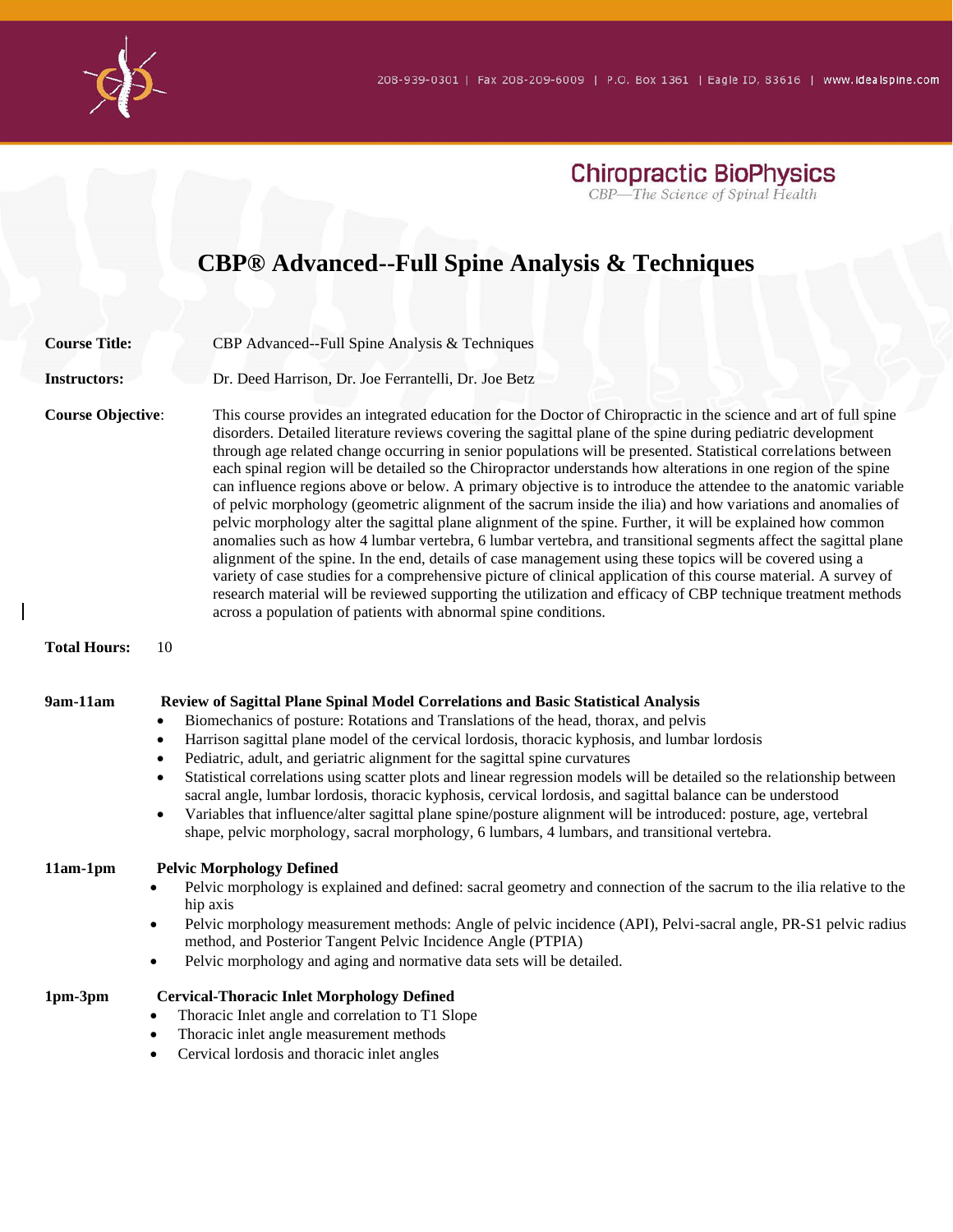

#### **CBP® Advanced--Full Spine Analysis & Techniques**

#### **3pm-6pm Pelvic Morphology Influence on Sagittal Plane Spine Alignment and Geometry**

- Pelvic Morphology influence and correlation to sacral base angle
- Pelvic Morphology influence and correlation to lumbar lordosis
- Pelvic Morphology influence and correlation to sagittal translation/balance
- Pelvic Morphology influence and correlation to thoracic kyphosis
- Pelvic Morphology influence and correlation to cervical lordosis
- Linear regression equations to use pelvic morphology to predict sagittal spine alignment in anomalies situations
- Mock patient cases to assess pelvic morphology's influence on the spine/posture alignment.

#### **6pm-7pm Lumbar Spinal Anomalies and Clinical Case Management**

- 6-Lumbar vertebra: Normative lordosis values and global vertical axis line (VAL) at S1 for sagittal balance and postural alignment
- 4-Lumbar vertebra: Normative lordosis values and global vertical axis line (VAL) at S1 for sagittal balance and postural alignment
- Transitional vertebra: Normative lordosis values and global vertical axis line (VAL) at S1 for sagittal balance and postural alignment
- How to Choose which spinal region to treat/correct first for optimal spinal rehabilitation in simple and full spine subluxation conditions
- Pelvic Morphology (API = angle of pelvic incidence) examples applied to sagittal plane posture/spine treatment methods and outcomes in a variety of patient conditions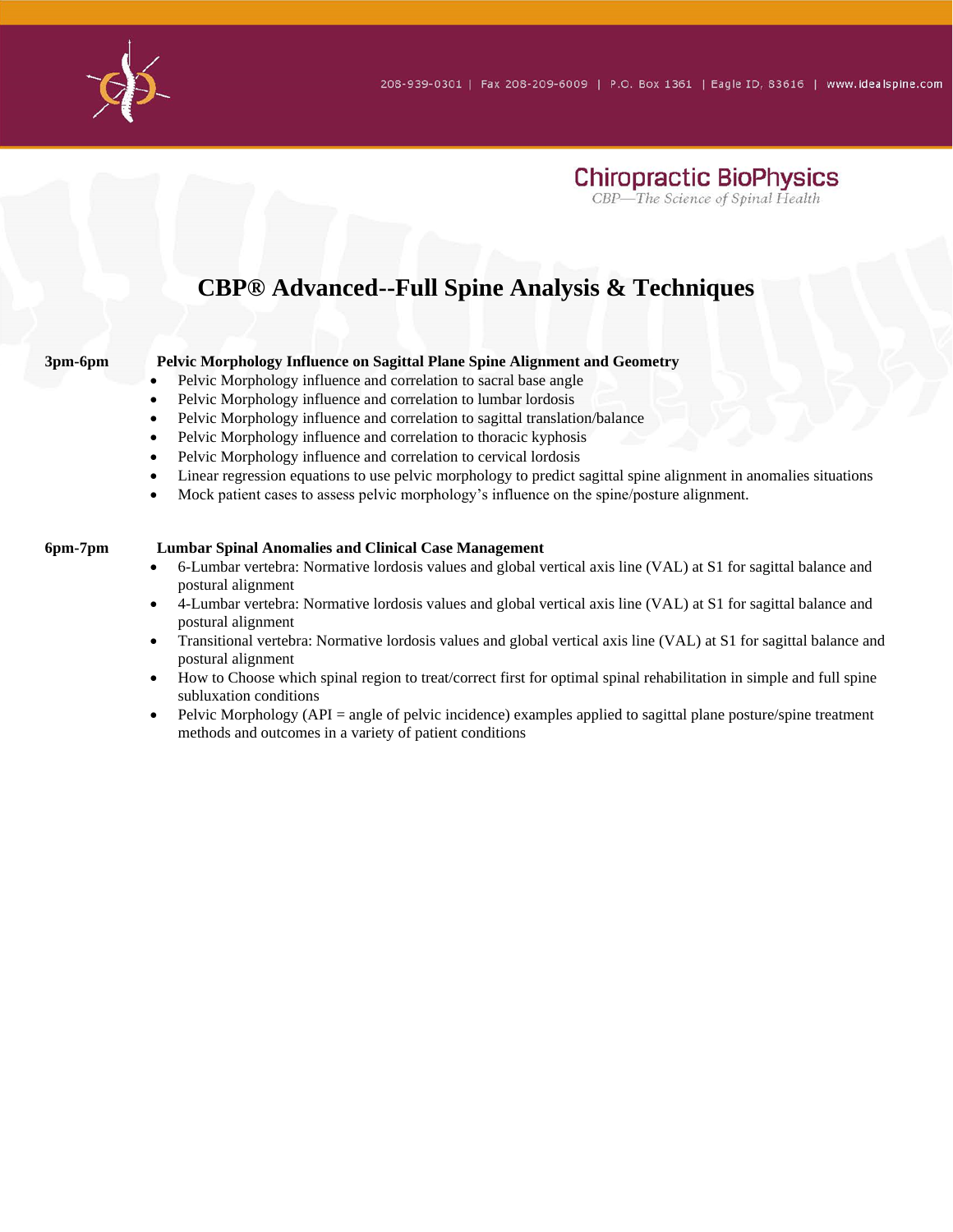

#### **CBP® Neurology, Posture, & Systemic Health Course Title:** Neurology, Posture & Systemic Health **Instructors:** Dr. Daniel Murphy and Dr. Deed Harrison **Course Objective**: To provide a current education in the biomechanics and neuro-physiology of posture deformities as they relate to Systemic Health of the human. Detailed neuro-physiology of the central and peripheral nervous systems will be reviewed. Emphasis is placed on mechano-sensitive afferent nerve supply of the ligaments and muscles and their consequent relationship to abnormal posture/spine alignment and visceral dysfunction (Type O Disorders). Mechano-sensitive nerve endings in the facet capsular ligaments, spinal ligaments, intervertebral discs and muscles will be reviewed. This information forms the scientific rationale for the hypothesis of a Nerve Interference Theory based upon deformation of tissue mechano-receptors from abnormal tissue loading in abnormal posture and spinal alignment. **Total Hours:** 10 **9am-12pm Biomechanics of Posture Deformities** • The effects of altered spinal mechanics on the tissues of the body The effects of altered spinal mechanics on the central nervous system The effects of altered spinal mechanics on the peripheral nervous system **Noon-1pm The Patho-anatomical Reasons for the Need of Chiropractic Healthcare 1pm-2pm Indications and contraindications for prescribing home orthotics to patients populations for sagittal plane curve restoration** • Cervical spine Thoracic spine Lumbar-pelvic region **2pm-5pm Neurophysiology of Abnormal Spinal and Posture Deformity** • Spinal Cord tethering: how it affects the health of the body, and how to manage by chiropractors The chiropractic affect of chronic pain from trauma: what is nerve sprouting • Hyper-reinnervation, denervation supersensitivity and neurospinal learning The relationship between altered spinal mechanics, proprioception and systemic health • The relationship between altered spinal mechanics and myofascial pain syndrome/ fibromyalgia syndrome and chiropractic subluxation complexes **5pm-7pm The Role of the Sympathetic Nervous System in Systemic Health**

- How Chiropractic affects the sympathetic nervous system
- The reflex nerve interference: definition of nerve compression nerve interference and predominance in chiropractic practice and its inter-relationship
- Management of Chronic Pain & Disease
- Including rheumatoid arthritis, systemic lupus erythematosus, psoriasis, Grave's Disease, multiple sclerosis, etc)
- Allergies, asthma, chronic fatigue syndrome, ear infections, hypertension, colds
- Other systemic diagnosed diseases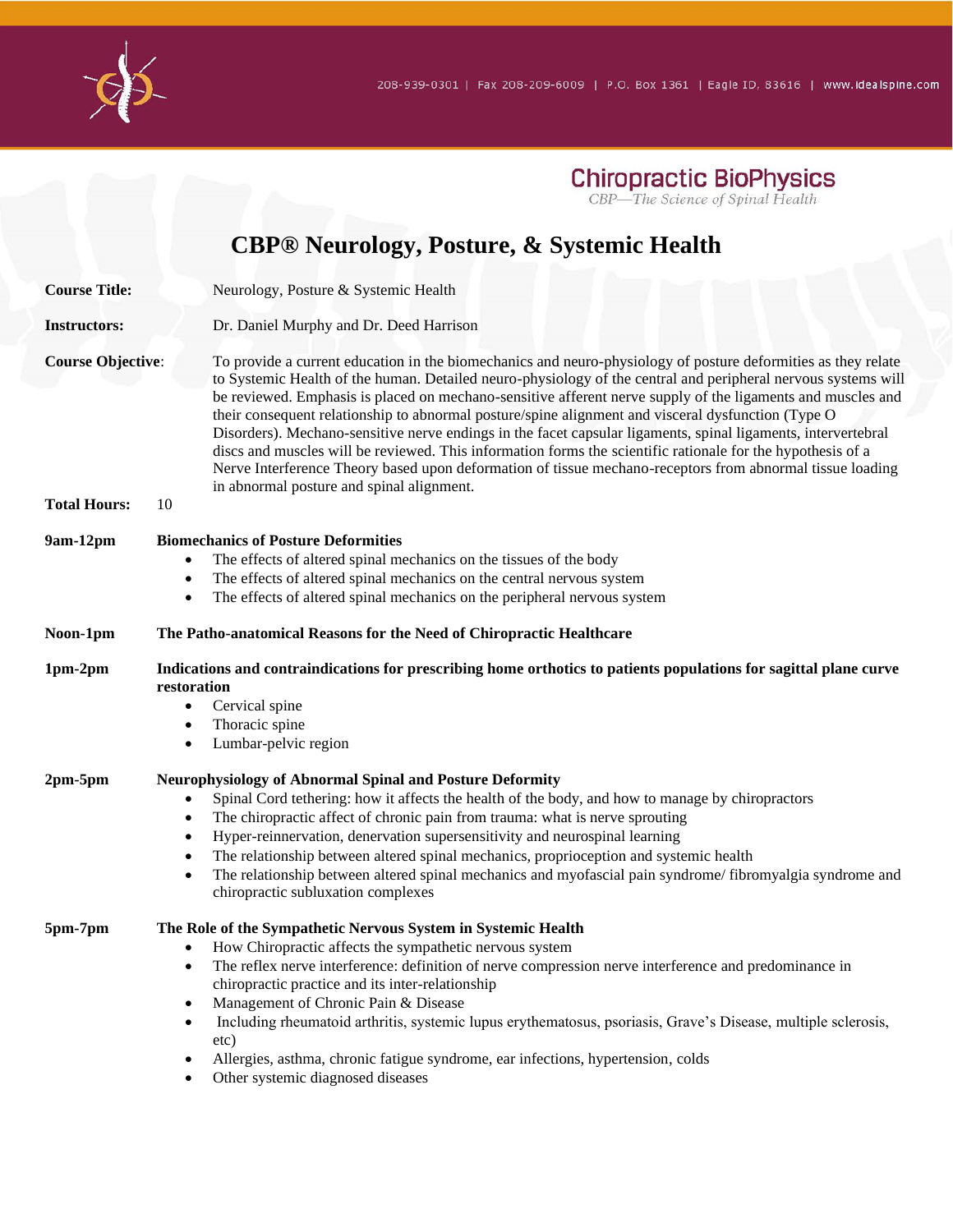

## **Module 15: CBP® Mirror Image® Bracing for Scoliosis Deformities**

| <b>Course Title:</b>            | CBP® Module 15. Mirror Image® Bracing for Scoliosis Deformities                                                                                                                                                                                                                                                                                                                                                                                                                                                                                                                                                                                                                                                                                                                                                                                                                                                                                                                                                                                                                                                                                                                                              |
|---------------------------------|--------------------------------------------------------------------------------------------------------------------------------------------------------------------------------------------------------------------------------------------------------------------------------------------------------------------------------------------------------------------------------------------------------------------------------------------------------------------------------------------------------------------------------------------------------------------------------------------------------------------------------------------------------------------------------------------------------------------------------------------------------------------------------------------------------------------------------------------------------------------------------------------------------------------------------------------------------------------------------------------------------------------------------------------------------------------------------------------------------------------------------------------------------------------------------------------------------------|
| <b>Instructors:</b>             | Dr. Jeb McAviney, Dr. Deed Harrison, and Dr. Joe Betz                                                                                                                                                                                                                                                                                                                                                                                                                                                                                                                                                                                                                                                                                                                                                                                                                                                                                                                                                                                                                                                                                                                                                        |
| <b>Course Objective:</b>        | This course provides an integrated education for the Doctor of Chiropractic in the science and art of<br>understanding, evaluating, and management of scoliotic deformities in adolescents and adults. The link<br>between genetic triggers, biomechanical growth modulation, environmental risks, and age development will be<br>explained as they related to scoliotic deformities. Categories of scoliosis will be explained with emphasis on<br>understanding risk factors for curve progression in both adolescent and adult scoliotic deformities. The details<br>of conservative management of scoliotic deformities are a major emphasis of this conference where new<br>flexible and rigid bracing concepts and devices as well as rehabilitative procedures will be thoroughly<br>explored. Evaluation of important curve variables as well as outcome assessments will be used to determine<br>conservative management strategies and successful intervention. The details of case management using<br>conservative bracing, adjusting and rehabilitative methods will be covered using a variety of case studies for a<br>comprehensive picture of clinical application of this course material. |
| <b>Total Hours:</b>             | 14                                                                                                                                                                                                                                                                                                                                                                                                                                                                                                                                                                                                                                                                                                                                                                                                                                                                                                                                                                                                                                                                                                                                                                                                           |
| Day 1<br>9am-11am<br>$11am-1pm$ | Chiropractic Evaluation of the Scoliosis Patient & Outcome Variables<br>Thoracic Posture & Thoraco-Lumbar Coupling Kinematics<br>Differentiation of Thoraco-lumbar Scoliotic Pattern From 'Simple' Postural Spine Displacements<br>$\bullet$<br>Postural Evaluation of the Scoliotic Patient: Rotations and Translations<br>$\bullet$<br><b>New 3-D Posture Scanning Techniques</b><br>Postural Evaluation of the Scoliotic Patient in 3-D<br>$\bullet$                                                                                                                                                                                                                                                                                                                                                                                                                                                                                                                                                                                                                                                                                                                                                      |
|                                 | Using postural scans to aid in the development of proper braces.<br>$\bullet$                                                                                                                                                                                                                                                                                                                                                                                                                                                                                                                                                                                                                                                                                                                                                                                                                                                                                                                                                                                                                                                                                                                                |
| 1pm-2pm                         | Lunch                                                                                                                                                                                                                                                                                                                                                                                                                                                                                                                                                                                                                                                                                                                                                                                                                                                                                                                                                                                                                                                                                                                                                                                                        |
| $2pm-4pm$                       | Scoliosis Indications for Bracing & Co-Management Referral Consultation<br>Genetic trigger, growth modulation, growth maturation, spinal growth and curve progression<br>Categories of scoliosis: juvenile, neurologic, adolescent, adult onset, etc.<br>$\bullet$                                                                                                                                                                                                                                                                                                                                                                                                                                                                                                                                                                                                                                                                                                                                                                                                                                                                                                                                           |
| 4pm-5pm                         | The Mirror Image Bracing Concept<br>Mirror image bracing concept defined<br>$\bullet$<br>Types of scoliosis braces---selecting the right type of brace for the patient at hand<br>$\bullet$<br>Indicators for soft vs. hard bracing in Adult scoliosis vs. Adolescent Idiopathic Scoliosis<br>$\bullet$                                                                                                                                                                                                                                                                                                                                                                                                                                                                                                                                                                                                                                                                                                                                                                                                                                                                                                      |
| 5pm-7pm                         | <b>Administration and Following Patients with Mirror Image Bracing</b><br>Fitting and application of the different scoliosis braces<br>$\bullet$<br>Follow up considerations for the patients after Mirror Image Bracing.<br>$\bullet$                                                                                                                                                                                                                                                                                                                                                                                                                                                                                                                                                                                                                                                                                                                                                                                                                                                                                                                                                                       |